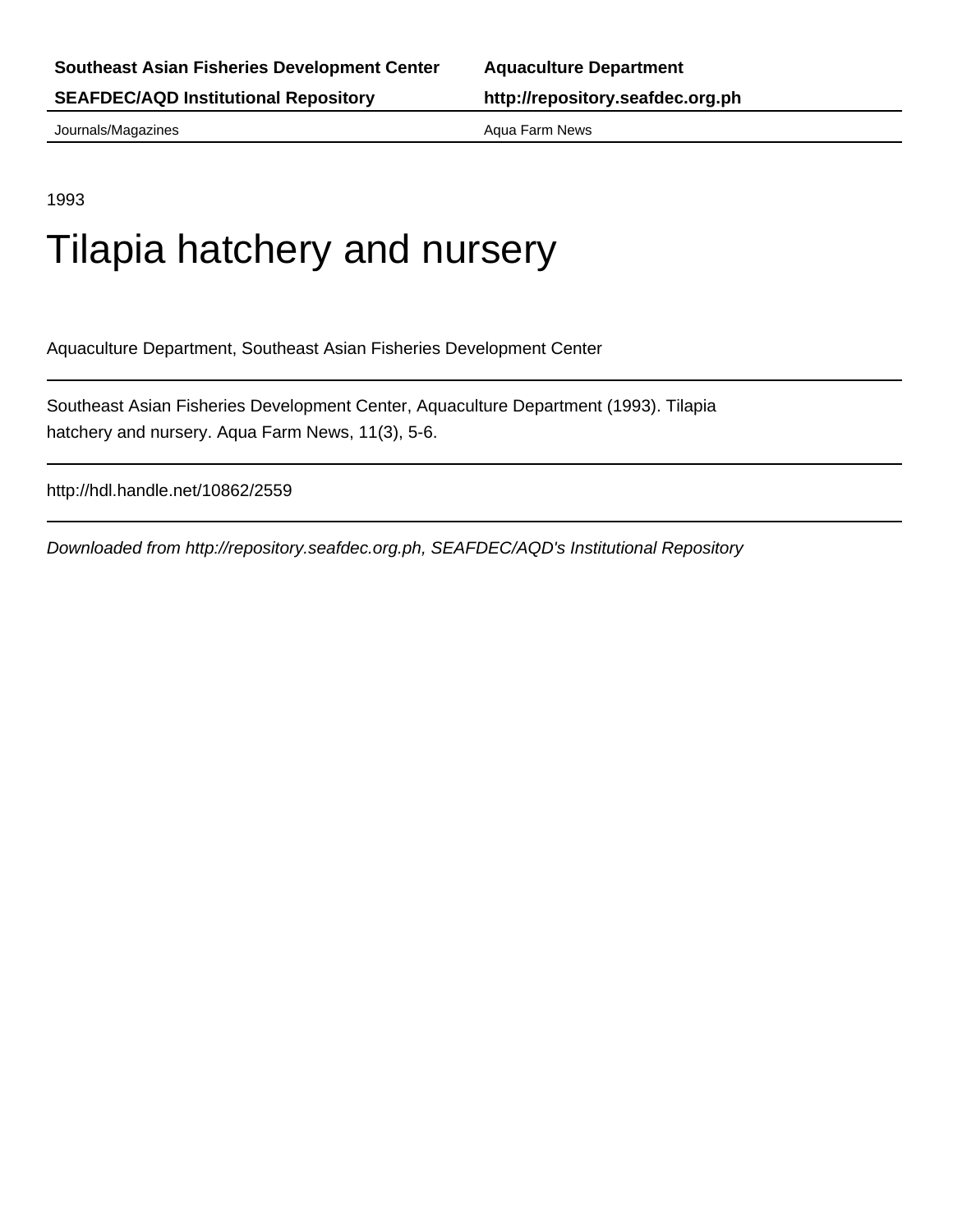# *Tilapia hatchery and nursery*



#### **Spawning facilities**

Nile tilapia spawn in rice paddies, earthen ponds, *hapas* and concrete tanks. The use of concrete tanks for spawning and nursing tilapia is efficient but involves high capital and operational expenses. When concrete tanks are used, they should not be less than 20 tons in water capacity so that temperatures do not fluctuate too much. Tanks must be designed so that they can be easily cleaned without disturbing the females incubating eggs in the mouth. The average fry production per spawner is 80-100 per month.

In Laguna de Bay near Manila, Nile tilapia are commonly spawned and nursed in *hapas*, each 3 x 3 x 2 m, arranged in a row or two, and supported by bamboo poles. The average fry or fingerling production is 60 per spawner per month. The advantage of using *hapa* is the big savings on feeds. The breeders are given supplementary feeds only when the natural food in the lake is scarce. The disadvantage is the lack of control over water quality.

## **Sex ratio and stocking density**

The sex ratio commonly used for fry production in *hapas* is one male to 4-7 females. The stocking density is 5 females/m2. In concrete tanks, the sex ratio is the same but the stocking density is 4 females/m2 if no aeration is provided and 6 females/m<sup>2</sup> if with aeration. In earthen ponds, the same sex ratio is used but the stocking density is 2 females/m2.

#### **Broodstock feeding**

Poultry feed (21% crude protein) or fish pellets (27% crude protein) is used by hatchery operators in Laguna de Bay. The tilapia breeders are fed daily at 1 -2% of biomass. One-half of ration is given in the morning and the other half in the afternoon.

#### **Water management**

In earthen ponds, water is changed at least once a month to check pollution. Where water comes from underground springs, changes are done after longer periods. The pond water is 1 m deep and easily drained by gravity. In concrete tanks, the water depth ranges from 50 to 75 cm and water is changed every 10-15 days.

## **Fry or fingerling harvest**

One method of harvesting fry is forcibly removing them from the mouth of the female. Another method is scooping the fry as soon as they are released by the spawners. If the water is turbid, the fry are scooped when they swim on the water surface. Scissor net, *hapa* or seine are commonly used to harvest fry. A combination of these methods is used for both concrete tank and earthen pond.

In earthen ponds, the fingerlings are totally harvested after 1-2 months before they become sexually mature. In concrete tanks, harvest is done every 15 days in time with the water change. In *hapas,* the fry or fingerlings are harvested every 15 days during summer, or every 21 days during the cold months. One side of the *hapa* is raised to confine the fish to one side. The fry or fingerlings are scooped out and the breeders transferred to the other side with a net that allows the fry or fingerlings to escape.

#### **Nursery management**

Fry are initially reared in *hapas* to protect them from predation. In nursery ponds, the pond is thoroughly cleaned and protected from the intrusion of predators. As soon as the fry in the *hapa* reach 2.5 cm in length, these can be